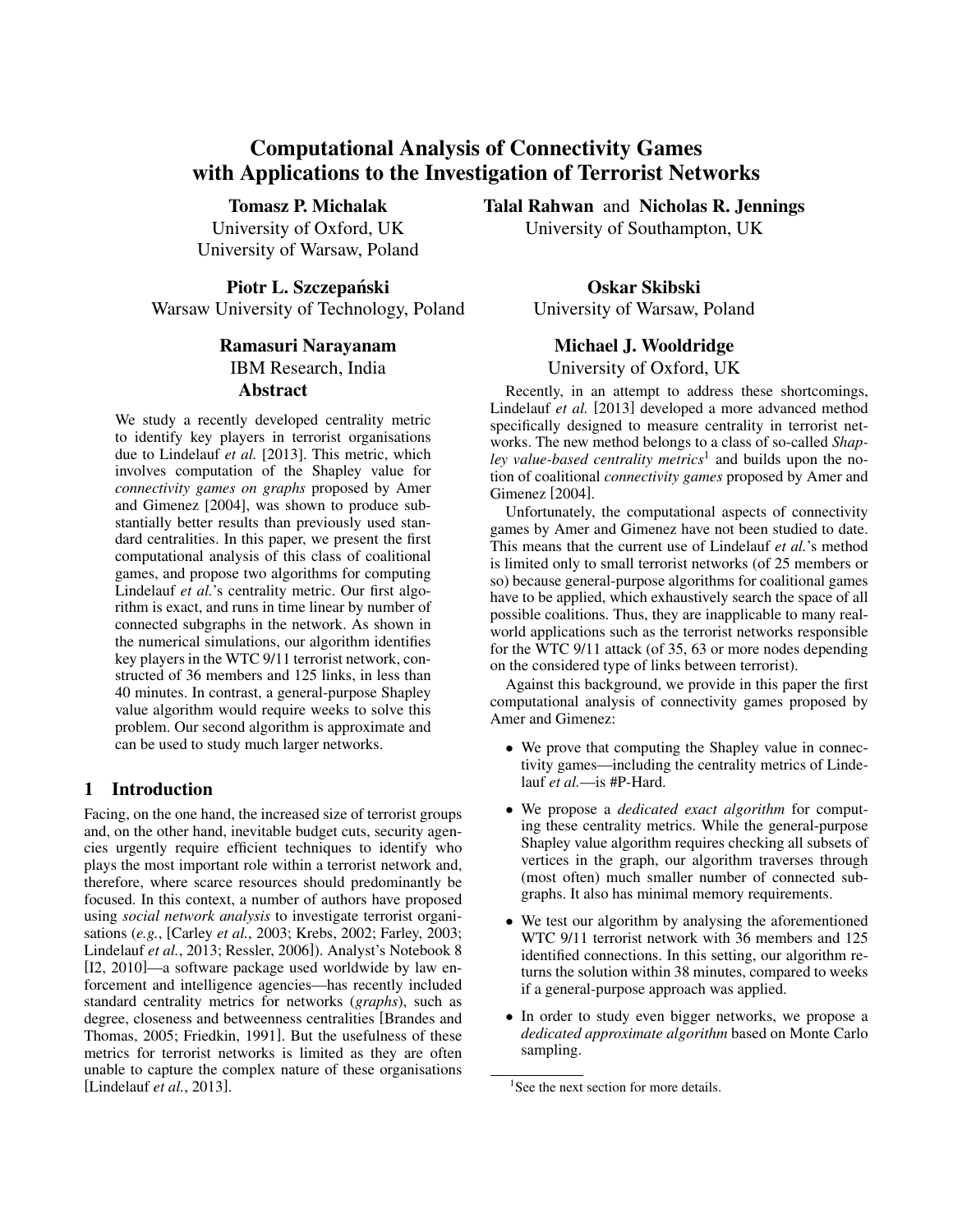## 2 Connectivity Games for Terrorist Networks

Terrorist networks have been recently modelled using a weighted graph, G, composed of *vertices* (or *nodes*, *i.e.*, individual terrorists) and labelled *edges* [Carley *et al.*, 2003; Krebs, 2002; Farley, 2003; Lindelauf *et al.*, 2013; Ressler, 2006]. Based on available intelligence, an edge represents, for instance, a communication link between two terrorists, and the weight of the edge represents the frequency with which that link is used. Weights can be associated not only with edges but also with vertices. This, as argued by Lindelauf *et al.*, allows for modelling additional information that intelligence agencies gather on individuals within the network.

We will denote the set of all vertices in the graph by  $V(G)$ and the set of all edges by  $E(G)$ , respectively, where every edge in  $E(G)$  connects two vertices in  $V(G)$ . An edge connecting vertices  $v_i, v_j \in V(G)$  will be denoted  $(v_i, v_j)$ , and its label (or weight) will be denoted  $\omega(i, j) \in \Omega(G)$ . The weight of vertex  $v_i \in V(G)$  will be denoted  $\gamma(i) \in \Gamma(G)$ .

To address the limitations of standard centrality metrics, Lindelauf *et al.* proposed a new metric that builds upon *connectivity games* by Amer and Gimenez [2004]. In these coalitional games on graphs, all subsets of set  $V(G)$  are considered to be possible coalitions of terrorists. Apart from the empty set, every single coalition is classified as belonging to either the set of *connected coalitions* (denoted  $C(G)$ ) or *disconnected coalitions* (denoted  $\tilde{C}(G)$ ). We say that C is connected if between any two nodes in  $C$  there exists at least one path of which all nodes belong to  $C$ . Otherwise  $C$  is disconnected. Importantly, any two terrorists in a connected coalition are able to communicate with each other (*via* a path), whereas in a disconnected coalition this is not the case. In many connected coalitions, from this point of view, some nodes play more important role than others, as their removal makes a coalition disconnected. We will call them *pivotal*.

**Definition 1** *Given connected coalition*  $C \in \mathcal{C}(G)$ *, a node*  $v_i \in C$  *is pivotal to*  $C$  *iff*  $C \setminus \{v_i\} \notin C(G)$ *.* 

To complete the definition of the connectivity game, we need to specify a so-called *characteristic function*—in coalitional games this function,  $\nu : 2^V \rightarrow \mathbb{R}$ , assigns to every coalition  $C \subseteq V$  a numerical value representing its performance (by convention, it is assumed that  $\nu(\emptyset) = 0$ ). In their games, Amer and Gimenez assign to every connected coalition a value of 1, and to disconnected coalitions a value of 0. Lindelauf *et al.* extend this definition by assuming that values of connected coalitions may depend on the network in a variety of ways, *i.e.*, they can be a function of adjacent edges or nodes, their weights, *etc.* More formally:

$$
\nu_f(C) = \begin{cases} f(C, G) & \text{if } C \in \mathcal{C}(G) \\ 0 & \text{otherwise.} \end{cases}
$$
 (1)

The exact definition of f depends on the availability of information and analytical needs. $<sup>2</sup>$  For instance, to analyse the</sup> Jemaah Islamiyah network responsible for the 2002 Bali attack in Indonesia, Lindelauf *et al.* assume:

$$
f(C) = |E(C)| / \sum_{(v_i, v_j) \in E(C)} \omega_{ij}, \tag{2}
$$

where  $E(C) = \{(v_i, v_j) \in E \mid v_i, v_j \in C\}$  denotes the set of edges between players in  $C$ ; that is  $f$  equals the number of edges in the connected coalition divided by their weight).

Since the goal of a centrality metric is to create a ranking of nodes, the question now is how to evaluate the importance of an individual node given all the roles that such a node plays in the entire connectivity game. To this end, Lindelauf *et al.* proposed to apply the Shapley value—one of the fundamental concepts in cooperative game theory. Specifically, Shapley [1953] proposed to evaluate the role played by individual players in a coalitional game by comparing their marginal contributions to every possible coalition. In order to formalize this concept in the terrorist network context, let  $\pi \in \Pi(V)$  denote a permutation of nodes in V, and let  $C_i^{\pi}$ denote the coalition made of all predecessors of node  $v_i$  in  $\pi$ . More formally, if we denote by  $\pi(j)$  the location of  $v_j$  in  $\pi$ , then:  $C_i^{\pi} = \{v_j \in \pi : \pi(j) < \pi(i)\}$ . The Shapley value of  $v_i$ , denoted  $SV_i(\nu_f)$ , is then defined as the average marginal contribution of  $v_i$  to coalition  $C_i^{\pi}$  over all  $\pi \in \Pi$ :

$$
SV_i(\nu_f) = \frac{1}{|V|!} \sum_{\pi \in \Pi} mc_i(C_i^{\pi}),
$$
 (3)

where  $mc_i(C) = \nu_f(C \cup \{v_i\}) - \nu_f(C)$  is the marginal contribution of  $v_i$  to  $C \subseteq V$ . The higher an average contribution of a player to the game is, the higher the Shapley value becomes. This means that, if the coalitional game defined over a network meets certain desired properties, the Shapley value of this game can be used as a centrality metric that rates individual nodes with respect to these properties. In our context of the connectivity game, individual terrorists are rated with respect to the role they play in connecting various, possibly multiple, parts of the network.

Lindelauf *et al.* argue that the centrality ranking based on the Shapley value of the connectivity game is more effective than degree, closeness and betweenness centralities in exposing the key players in the Bali attack. For example, Azahari bin Husin—the network bomb expert who was considered the "brain" behind the entire operation—is ranked rather low by standard centralities but according to Lindelauf *et al.* metric is among top five Bali terrorists. Similarly, Feri (Isa)—again ranked low by standard centralities—was, in fact, the suicide bomber. Lindelauf *et al.* ranked him third.

The formula in (3) can also be stated in the equivalent form:

$$
SV_i(\nu_f) = \sum_{C \in 2^{V \setminus \{v_i\}}} \xi_C mc_i(C), \tag{4}
$$

where  $\xi_C = \frac{|C|!(|V| - |C| - 1)!}{|V|!}$  $\frac{|-|C|-1)!}{|V|!}$ . Although it is clearly not possible to escape  $O(2^{|V|})$  complexity for a general case of a coalitional game, *i.e.*,  $2^V \rightarrow \mathbb{R}$ , a number of authors showed that for some games defined on networks, it is possible to take advantage of the network structure and compute. the Shapley value in polynomial time [Deng and Papadimitriou, 1994; Aadithya et al., 2010; Szczepański et al., 2012]. In the next section we will show that this is not the case for connectivity games defined by Amer and Gimenez.

<sup>&</sup>lt;sup>2</sup>We will write V, E, C,  $f(C)$  instead of  $V(G)$ ,  $E(G)$ ,  $C(G)$ ,  $f(C, G)$ , etc., wherever G is clear from the context.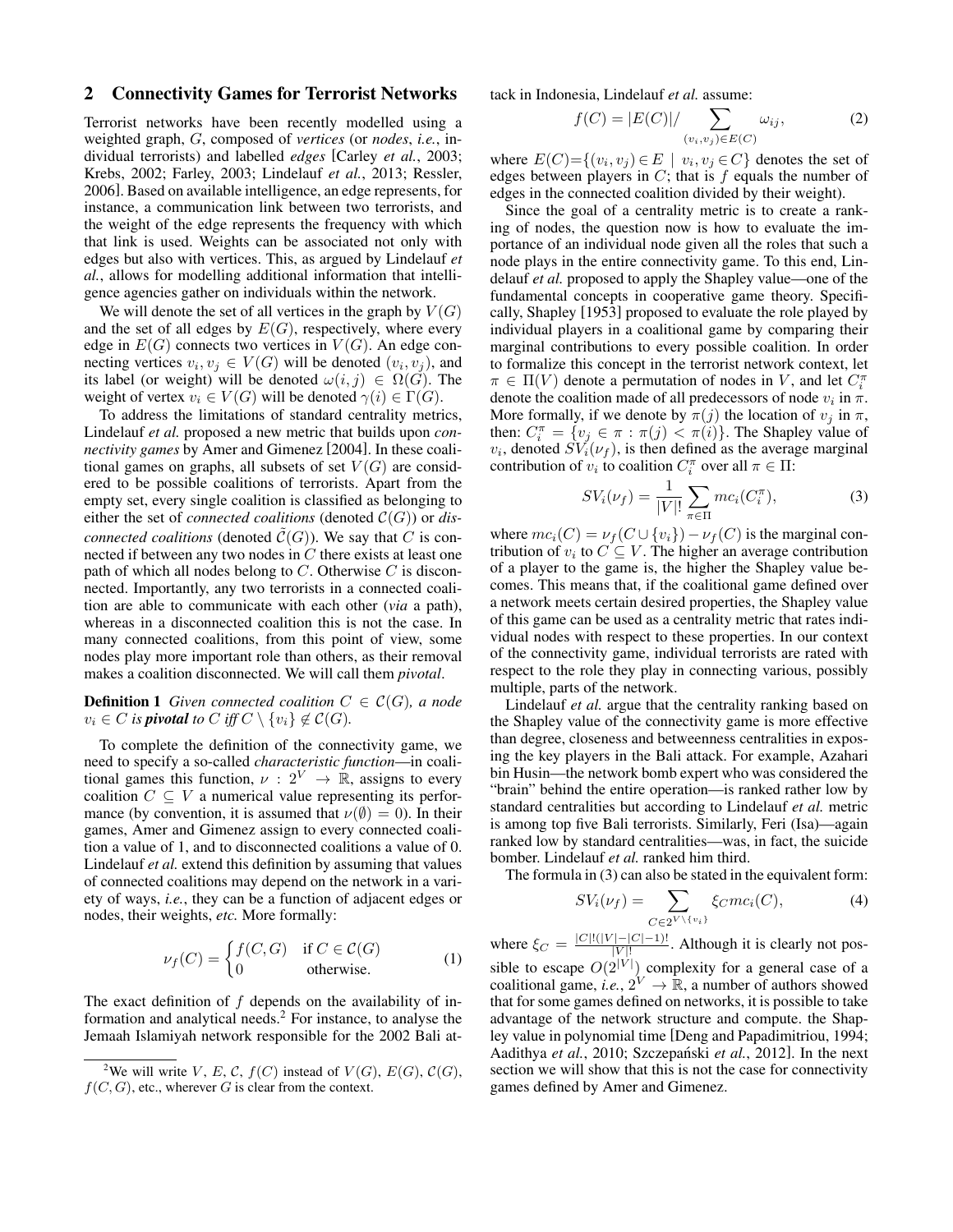## 3 Computational Analysis & Algorithms

In this section, we first discuss the complexity of computing the centrality metrics of Lindelauf *et al.*. We then present our exact and approximate algorithms.

### **Complexity**

First we show that, even for the simplest definition of the connectivity game, where  $\forall_{C \in \mathcal{C}(G)} f(C, G) = 1$ , computing the Shapley value in an efficient way is impossible. The main problem of interest is as follows:

Definition 2 #CG-SHAPLEY*: Given a connectivity game on graph G, where*  $\forall_{C \in \mathcal{C}(G)} f(C, G) = 1$ *, we are asked to compute the Shapley value for each node in this graph.*

In the first step, let us introduce the following problem:

Definition 3 #CONNECTED-SPANNING-SUB (#CSS)*: Given a graph* G*, we are asked to compute the number of connected spanning subgraphs in* G*.*

This problem is #P-Complete even for bipartite and planar graphs [Welsh, 1997]. We will use this hardness result to prove #P-Completeness of the following problem:

Definition 4 #CONNECTED-INDUCED-SUB (#CIS)*: Given a graph* G*, we are asked to compute the number of connected induced subgraphs in* G*.*

Theorem 1 #CONNECTED-INDUCED-SUB *is #P-Complete.*

*Proof of Theorem 1*<sup>3</sup> We note first that it is possible to check in polynomial time if a given subgraph is induced and connected. Thus, since a *witness* can be verified in polynomial time, this problem is in #P. Now, we will reduce a #CSS instance to #CIS. To this end, given a graph  $G = (V, E)$ , we will construct a transformed graph  $G'$  and show that determining the number of connected induced subgraphs in  $G'$  allows us to easily compute the number of connected spanning subgraphs in  $G$ .

Our transformed graph G' is constructed by adding to each edge in G an extra node. Then, to each node from original graph G we attach a clique  $K_A$  with A nodes. This reduction is shown in Figure 1. More formally we define the following  $graph G'$ :

$$
V(G') = V(G) \cup \{v_i : v \in V(G) \land i \in \{1, ..., A\}\} \cup
$$
  

$$
\{vu : (v, u) \in E(G)\}
$$
  

$$
E(G') = \{(v, uv) : (u, v) \in E(G)\} \cup
$$
  

$$
\{(v, v_i) : v \in V(G) \land i \in \{1, ..., A\}\} \cup
$$
  

$$
\{(v_i, v_j) : v \in v(G) \land i, j \in \{1, ..., A\} \} \land i < j\}
$$

Now, we arbitrarily choose some connected induced subgraph  $F$  of  $G'$ . Either this subgraph intersects with the original set of vertices  $V(G)$ , or it does not. In the latter case, subgraph  $F$  is contained within the single copy of  $K_A$  and there are exactly  $|V(G)|(2^A - 1)$  such subgraphs. In the former case, we can define some *pseudograph*  $F'$ , which consists of



Figure 1: The reduction in the proof of Theorem 1.

the following sets of vertices and edges:<sup>4</sup>  $V(F') = V(F) \cap$  $V(G)$  and  $E(F') = \{(u, v) : uv \in V(F) \land (u, v) \in E(G)\}.$ Note that since  $\tilde{F}$  is connected,  $F'$  also has to be connected. There are exactly  $2^{|V(F')|A}$  choices of F that can give us a particular pseudograph  $F'$ . Now, we can compute:

$$
M = |V(G)|(2^A - 1) + \sum_{F'} 2^{|V(F')|A} \tag{5}
$$

which denotes the number of induced connected subgraphs in G'. The crucial observation here is that, if  $V(F') = V(G)$ , then  $F'$  is a connected spanning subgraph of  $G$ . This holds because  $F$  is an induced connected subgraph. Now, let  $N$  denote the number of spanning connected subgraphs in G. Then, we can rewrite  $(5)$  as:

$$
M = |V(G)|(2^A - 1) + N(2^{|V(G)|A}) + \sum_{F':V(F') \neq V(G)} 2^{|V(F')|A}
$$
(6)

In order to compute  $N$  we would like to bound the expression  $X = M - N(2^{|V(G)|A})$ . This expression is the number of induced connected subgraphs in  $G^{\prime}$  that do not correspond to any connected spanning subgraph in  $G$ . We have:

$$
0 \le X \le |V(G)|(2^A - 1) + 2^{|V(G)| + |E(G)|} 2^{\left(|V(G)| - 1\right)A}
$$

where the number  $2^{|V(G)|+|E(G)|}$  is an upper bound on the number of all subgraphs in G. Now, we can use these bounds to transform equation (6) and to get the approximation of  $N$ :

$$
N = \frac{M}{2^{|V(G)|A}} - \frac{X}{2^{|V(G)|A}}
$$
  

$$
\simeq \frac{M}{2^{|V(G)|A}} - \frac{|V(G)| + 2^{|V(G)| + |E(G)|}}{2^A}
$$

In order to deal with the expression  $\frac{|V(G)|+2^{|V(G)|+|E(G)|}}{2^A}$ <br>we take  $A > \log(|V(G)| + 2^{|V(G)|+|E(G)|})$  so that this fraction becomes smaller than 1. We note that  $A$  is bounded by a polynomial in the order of the input  $G$ . Then, the number of spanning connected subgraphs of  $G$  is the least integer  $N$ such that  $\bar{N} \ge \frac{M}{2^{A|V(G)|}}$ . This is easy to compute given the number of connected induced subgraphs  $F$  of  $G'$ .  $\Box$ 

From Theorem 1, it trivially follows that the next problem is also #P-Complete:

Definition 5 #CONNECTED-INDUCED-SUB-*k* (#CIS-*k*)*: Given a graph* G*, we are asked to compute the number of connected induced subgraphs of size* k *in* G*.*

<sup>&</sup>lt;sup>3</sup>We would like to thank Colin McQuillan from The University of Liverpool who develop the sketch of this proof.

<sup>&</sup>lt;sup>4</sup>We note that this tuple is not necessarily a properly defined graph, since it can contain some edge  $(u, v)$  and does not contain node v.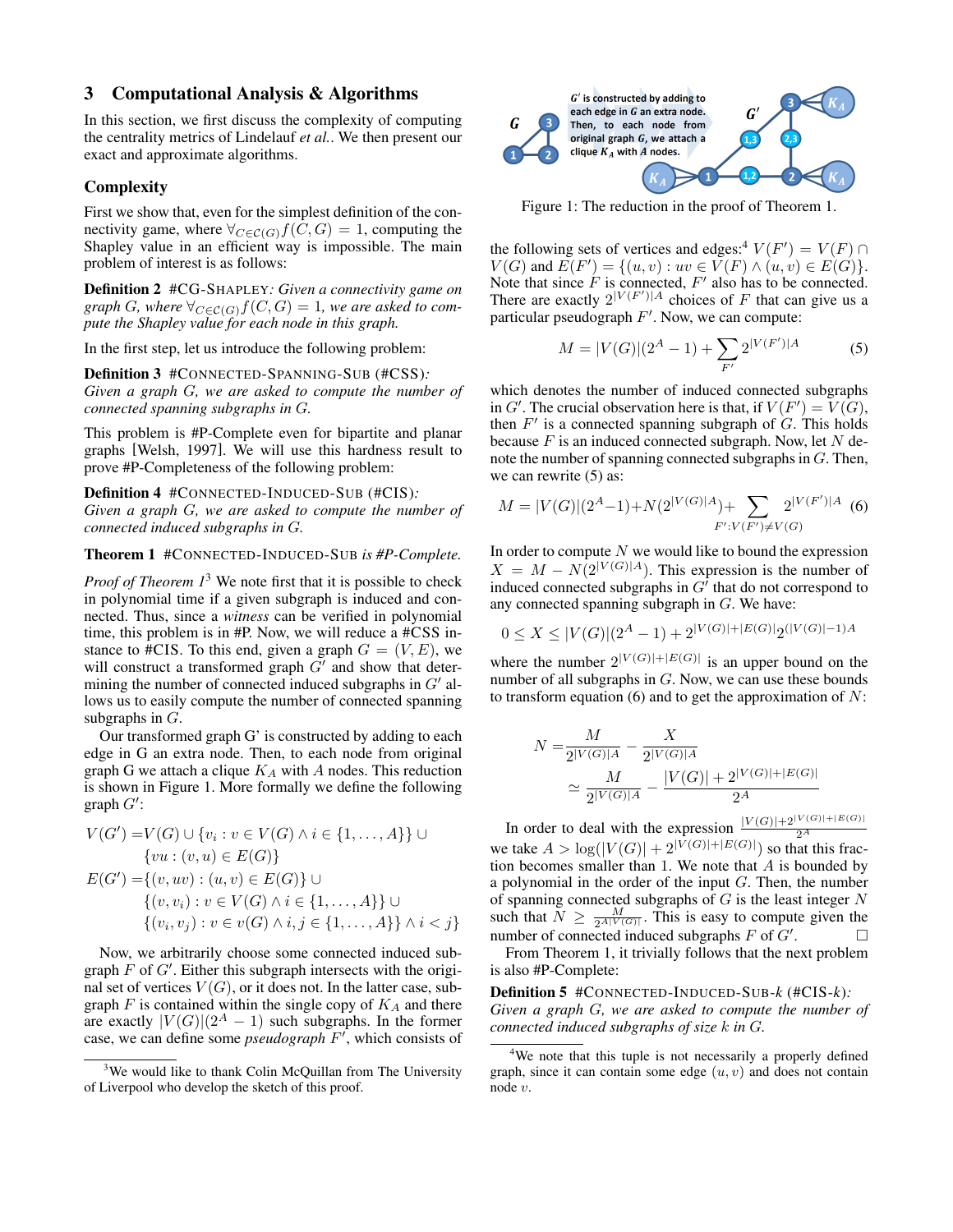Clearly, if we can find in polynomial time an answer for the #CIS-*k* problem, we could efficiently compute #CIS. Now, the #P-Hardness of #CG-SHAPLEY will be shown by the reduction from #CIS-*k*:

#### Theorem 2 #CG-SHAPLEY *is #P-Hard.*

*Proof of Theorem 2*: We construct a proof by reduction. In particular, we demonstrate that if there exists an algorithm for solving #CG-SHAPLEY in polynomial time, then it is possible to solve #CIS-*k* in polynomial time. This contradicts the fact that #CIS-*k* is #P-complete. Now, we will reduce #CIS-*k* to #CG-SHAPLEY.

Let  $G = (V, E)$  be an arbitrary graph, where  $|V| = n$  and  $|E| = m$ . We extend the set of nodes of G by a single node v, while the set of edges remains unchanged. In other words, we obtain a new graph  $G_0$  by adding a single node not connected to any node from  $G$ . Now, from the definition of connectivity games, we note that the marginal contribution of the new node v to any coalition  $C \subseteq G$  is either 0 or  $-1$ . More specifically, it is −1 if C is connected, and 0 otherwise. Based on this, the Shapley value of node  $v$  can be computed as follows, where  $c_s^G$  is the number of connected induced subgraphs in G that contain exactly s nodes:

$$
SV_{v,G_0} = -\sum_{s=0}^{n} \frac{(s)!(n-s)!}{(n+1)!} c_s^G
$$

Now, let us consider a new graph  $G_i$  constructed by adding to  $G$  the set of i nodes in addition to the node  $v$ , while keeping the set of edges just as in  $G$ . Analogously to  $G_0$ , the Shapley value of  $v$  in  $G_i$  is:

$$
SV_{v,G_i} = -\sum_{s=0}^{n} \frac{(s)!(n+i-s)!}{(n+1+i)!} c_s^G \tag{7}
$$

This equation holds because each coalition containing more than  $n$  nodes is disconnected, and so the contribution of  $v$  to every such coalition is 0. Now, we can build a system of linear equations using each equation (7) from graph  $G_i$ , where  $i \in$  $\{0, \ldots, n\}$ . More precisely, we need to solve the following equation:

$$
\begin{bmatrix}\n0!n! & 1!(n-1)! & \cdots & n!0! \\
0!(n+1)! & 1!n! & \cdots & n!1! \\
\vdots & \vdots & \ddots & \vdots \\
0!(2n)! & 1!(2n-1)! & \cdots & n!n!\n\end{bmatrix}\n\begin{bmatrix}\nc_0^G \\
c_1^G \\
\vdots \\
c_n^G\n\end{bmatrix}\n=\n\begin{bmatrix}\n(n+1)!S V_{v,G_0} \\
(n+2)!S V_{v,G_1} \\
\vdots \\
(2n+1)!S V_{v,G_n}\n\end{bmatrix}
$$

that can also be written as  $Ax = b$ .

This equation has a unique solution if and only if the determinant of the matrix A is non-zero. We can use Theorem 1.1 from [Bacher, 2002] to prove that it is non-zero. Thus, if we can compute in polynomial time the Shapley value for connectivity games, we would be able to solve this equation and determine all  $c_i^G$  values. Specifically, we can use Gaussian elimination, which works in  $O(n^3)$  time complexity.

We note that the largest possible number in our matrices is n!n!. According to the analysis in (Proposition 2)[Aziz *et al.*, 2009] it is possible to store such a number in  $km^2(\log m)^2$ bits. It is shown in (Theorem 4.10) [Korte and Vygen, 2005] that in Gaussian elimination each number occurring during the algorithm process can be stored in the number of bits quadric of the input size.  $\Box$ 



Figure 2: Four ways in which  $v_5$  can contribute to a coalition.

### Analysis of Marginal Contribitions

In this section, we analyse how node  $v_i \in V$  can marginally contribute to coalition  $C \subseteq V \setminus \{v_i\}$ . Four general cases, depicted in Figure 2, can be distinguished:

- (a) Node  $v_i$  can join a *connected* coalition  $C \in \mathcal{C}$  and the resulting coalition is also *connected*, *i.e.*,  $C \cup \{v_i\} \in \mathcal{C}$ . Here, the marginal contribution is equal to the difference in the value of  $C \in \mathcal{C}$  caused by the addition of  $v_i$ :  $mc_i(C) = \nu_f(C \cup \{v_i\}) - \nu_f(C) = f(C \cup \{v_i\}) - f(C)$
- (b) Node  $v_i$  can join a *disconnected* coalition  $C \in \mathcal{C}$  and the resulting coalition becomes *connected*, *i.e.*,  $C \cup \{v_i\} \in$ C. Here,  $v_i$ 's contribution is the whole value of  $C \cup \{v_i\}$ :  $mc_i(C) = \nu_f(C \cup \{v_i\}) - \nu_f(C) = f(C \cup \{v_i\})$
- (c) Node  $v_i$  can join a *connected* coalition  $C \in \tilde{C}$  and the resulting coalition becomes *disconnected*, *i.e.*,  $C \cup \{v_i\} \in$  $\tilde{C}$ . This means that  $v_i$  brings down the value of C to 0:  $mc_i(C) = \nu_f(C \cup \{v_i\}) - \nu_f(C) = -f(C)$
- (d) Node  $v_i$  can join a *disconnected* coalition  $C \in \tilde{C}$  and the resulting coalition remains *disconnected*, *i.e.*,C∪{vi}∈C˜:  $mc_i(C) = \nu_f(C \cup \{v_i\}) - \nu_f(C_1)) = 0$

The key conclusion to be drawn from the above analysis is that both connected and disconnected coalitions play a role when computing the Shapley value. This is because a node can contribute not only to a connected coalition, but also to a disconnected one (by making it connected). However, in the further sections, we will show that it is possible to develop an exact algorithm that only cycles through connected coalitions.

#### GeneralSV Algorithm

Based on the observation that both connected and disconnected coalitions play a role when computing the SV, we construct the general-purpose Shapley value algorithm (GeneralSV) for computing the SV in connectivity games defined by Amer and Gimenez. It is presented in Algorithm 1, where for each  $C \in 2^V$ , we denote by  $\mathcal{N}(C)$  the set of all neighbours of C. Essentially, for each coalition  $C \in 2^V$ this algorithm considers cases (a), (b) and (c) as outlined in Figure 2 in our paper.<sup>5</sup> In all of these three cases, a node

 $5$ As for (d), it can be disregarded since the marginal contribution in this case equals 0.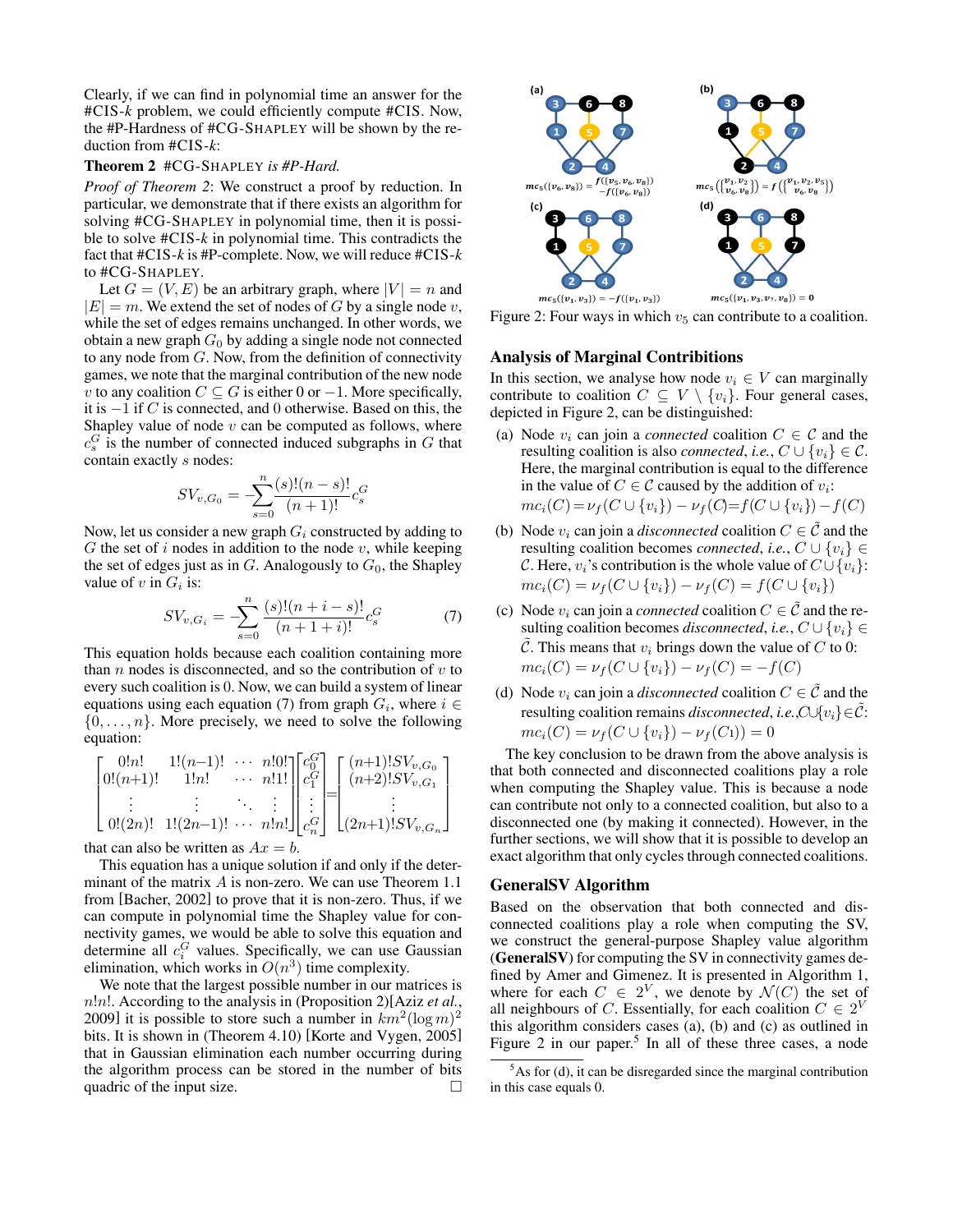#### Algorithm 1: GeneralSV Algorithm for the SV

**Input:** Graph  $G = (V, E)$  and characteristic function  $\nu_f$ **Output:** Shapley Value,  $SV_i(\nu_f)$ , for each node  $v_i \in V$ 1 foreach  $v_i \in V$  do 2 |  $SV_i(\nu_f) \leftarrow 0;$ 3 foreach  $C \in 2^V$  do 4 | CheckConnectedness(C); 5 if  $C \in \mathcal{C}$  then 6 **for each**  $v_i \in \mathcal{N}(C)$  do <br>7 **for each**  $v_i \in \mathcal{N}(C)$  $SV_i(\nu_f) \leftarrow$  $SV_i(\nu_f) + \xi_C(\nu_f(C \cup \{v_i\}) - \nu_f(C))$ 8  $\;\vert\;\;\vert$  foreach  $v_i \not\in \mathcal{N}(C)$  do 9  $\parallel \cdot \cdot \cdot S V_i(\nu_f) \leftarrow SV_i(\nu_f) - \xi_C \nu_f(C)$ 10 else 11 **foreach**  $v_i \in \mathcal{N}(C)$  do 12 | CheckConnectedness( $C \cup \{v_i\}$ ) 13 if  $C \cup \{v_i\} \in \mathcal{C}$  then 14 | | |  $SV_i(\nu_f) \leftarrow SV_i(\nu_f) + \xi_C \nu_f(C \cup \{v_i\})$ 

 $v_i$  can make a non-zero contribution by joining a coalition. We note that function  $CheckConnectedness(C)$  runs in  $O(|C| + |E(C)|).$ 

Unfortunately, the use of this algorithm in practice is limited by the number of nodes in the network. It runs in  $O((|V| + |E|)2^{|V|})$  and already for  $|V| = 50$ , the Algorithm 1A has to cycle through more than 10<sup>15</sup> coalitions. In our paper, we developed an algorithm that for many networks is able to compute the SV substantially faster.

## FasterSVCG Algorithm

Many real-world terrorist networks are sparse, *i.e.*,  $|\mathcal{C}| \ll |\mathcal{C}|$ [Krebs, 2002]; thus, if the Shapley value could be computed only by considering coalitions in  $C$ , it would be possible to analyse much larger terrorist networks. To this end, for each  $v_i \in V$ , let us define the following disjoint sets of coalitions:

 $\mathcal{C}_i^{\#} = \{C \subseteq V \setminus \{v_i\} : C \in \mathcal{C} \ \land \ C \cup \{v_i\} \in \mathcal{C}\}\$  $\mathcal{C}_i^+ = \{C \subseteq V \setminus \{v_i\} : C \in \tilde{\mathcal{C}} \ \wedge \ C \cup \{v_i\} \in \mathcal{C}\}\$  $\mathcal{C}_i^- = \{C \subseteq V \setminus \{v_i\} : C \in \mathcal{C} \ \land \ C \cup \{v_i\} \in \tilde{\mathcal{C}}\}\$ 

which correspond to cases (a), (b) and (c) from the previous section. Based on this, the Shapley value can be computed as:

$$
SV_i(\nu_f) = \sum_{C \in 2^V \setminus \{v_i\}} \xi_C mc_i(C) = \sum_{C \in \{\mathcal{C}_i^+ \cup \mathcal{C}_i^+ \cup C_i^- \}} \xi_C mc_i(C) \quad (8)
$$

where case (d), when  $mc<sub>i</sub>(C) = 0$ , is simply omitted. The key idea behind our exact algorithm to compute the Shapley value in connectivity game (abbreviated FasterSVCG) is to represent the sets  $C_i^+$  and  $C_i^-$  differently, such that  $\tilde{C}$  does not appear in the new representation.<sup>6</sup> In particular, we represent  $\mathcal{C}_i^+$  and  $\mathcal{C}_i^-$  as follows, where  $\mathcal{P}(C)$  is the set of agents that are pivotal to C, and  $\mathcal{N}(C)$  is the set of neighbours of C:  $\mathcal{C}_i^{\dagger} = \{ C \subseteq V \setminus \{v_i\} : C \cup \{v_i\} \in \mathcal{C} \land v_i \in \mathcal{P}(C \cup \{v_i\}) \}$  $\mathcal{C}_i^- = \{C \subseteq V \setminus \{v_i\} : C \in \mathcal{C} \ \land \ v_i \notin \mathcal{N}(C)\}\$ 

Now since  $\tilde{C}$  no longer appears in the definitions of  $C_i^{\#}, C_i^{\dagger}$ and  $C_i^-$ , it is possible to compute the Shapley value as in equation (8) without enumerating any of the coalitions in C. Based on this, our algorithm enumerates every connected coalition,  $C \in \mathcal{C}$ , and determines for each agent  $v_i \in C$  whether  $C \setminus \{v_i\} \in C_i^{\#}$  or  $C \setminus \{v_i\} \in C_i^+$  and for  $v_i \not\in C$  if  $C \in \mathcal{C}_i^{-7}$  The enumeration is carried out using Moerkotte and Neumann [2006]'s method—the fastest such enumeration method in the literature. Its basic idea is that, for each connected coalition  $C \in \mathcal{C}$ , it expands C by adding to it certain subsets of its neighbours. These subsets are chosen so as to ensure that no connected coalition is enumerated more than once (see Moerkotte an Neumann [2006] for more details).

Next, we explain our algorithm. To enhance clarity, for every connected coalition  $C \in \mathcal{C}$ , we will define three disjoint sets of agents:  $V_C^{\#} = \{v_i \in C : C \setminus \{v_i\} \in \mathcal{C}_i^{\#}\}, V_C^+ = \{v_i \in$  $C: C \setminus \{v_i\} \in C_i^+\}$ , and  $V_C^- = \{v_i \in V \setminus C : C \in C_i^-\}$ . If we compute the above sets for every  $C \in \mathcal{C}$ , then we can compute the Shapley value. Let us take a closer look at the difficulty of computing those sets for a given  $C$ .

- Computing  $V_C^-$  can be done in  $O(|V|)$  time. This is because the agents in  $V_C^-$  are basically all those that are not members, nor neighbours, of C.
- Now, to compute  $V_C^+$ , we need to find the pivotal agents in C. This can be computed using a method *"findPivotals*" that runs in  $O(|V| + |E|)$  [Alsuwaiyel, 1999].
- Having computed  $V_C^+$ , it becomes easy to compute  $V_C^{\#}$ . This is because  $V_C^{\#} = C \setminus V_C^+$ .

From the above analysis, it is clear that the main difficulty lies in *findPivotals*. Therefore, whenever possible, we would like to compute  $V_C^+$  using some other, easier, technique. In particular, when we expand a connected coalition,  $C$ , into another connected coalition  $C' = C \cup S$ , we try to *update* the set of pivotal agents, rather than compute it from scratch with *findPivotals*. Here, we distinguish between three conditions:

- Condition 1: The cycles in  $C'$  are exactly like those in C. In this case, the set  $V^+_{C'}$  consists of elements of  $V^+_{C}$ , expanded by the nodes in  $C$  that are connected to  $S$ .
- Condition 2:  $C'$  contains a cycle that is not in  $C$ . Here, we need to call *findPivotals*.
- Condition 3:  $|C| = 2$ . In this case, since we assumed that a singleton is a connected coalition, none of the two agents in  $C$  is pivotal.

The pseudocode of FasterSVCG is presented in Algorithm 1. It is easy to see that it runs in  $O((|V| + |E|)|C|)$ .

In the next section we propose an approximation algorithm that is able to provide a ranking for larger networks.

<sup>&</sup>lt;sup>6</sup>As for  $C_i^{\#}$ , it does not depend on  $\tilde{C}$ , and so there is no need to represent it differently.

<sup>&</sup>lt;sup>7</sup>Note, that we do not consider the impact of agent  $v_i \notin C$  that do not disconnect  $C$  because the contribution of this agent will be calculated for connected coalition  $C \cup \{v_i\}$  as  $C \in \mathcal{C}_i^{\#}$ .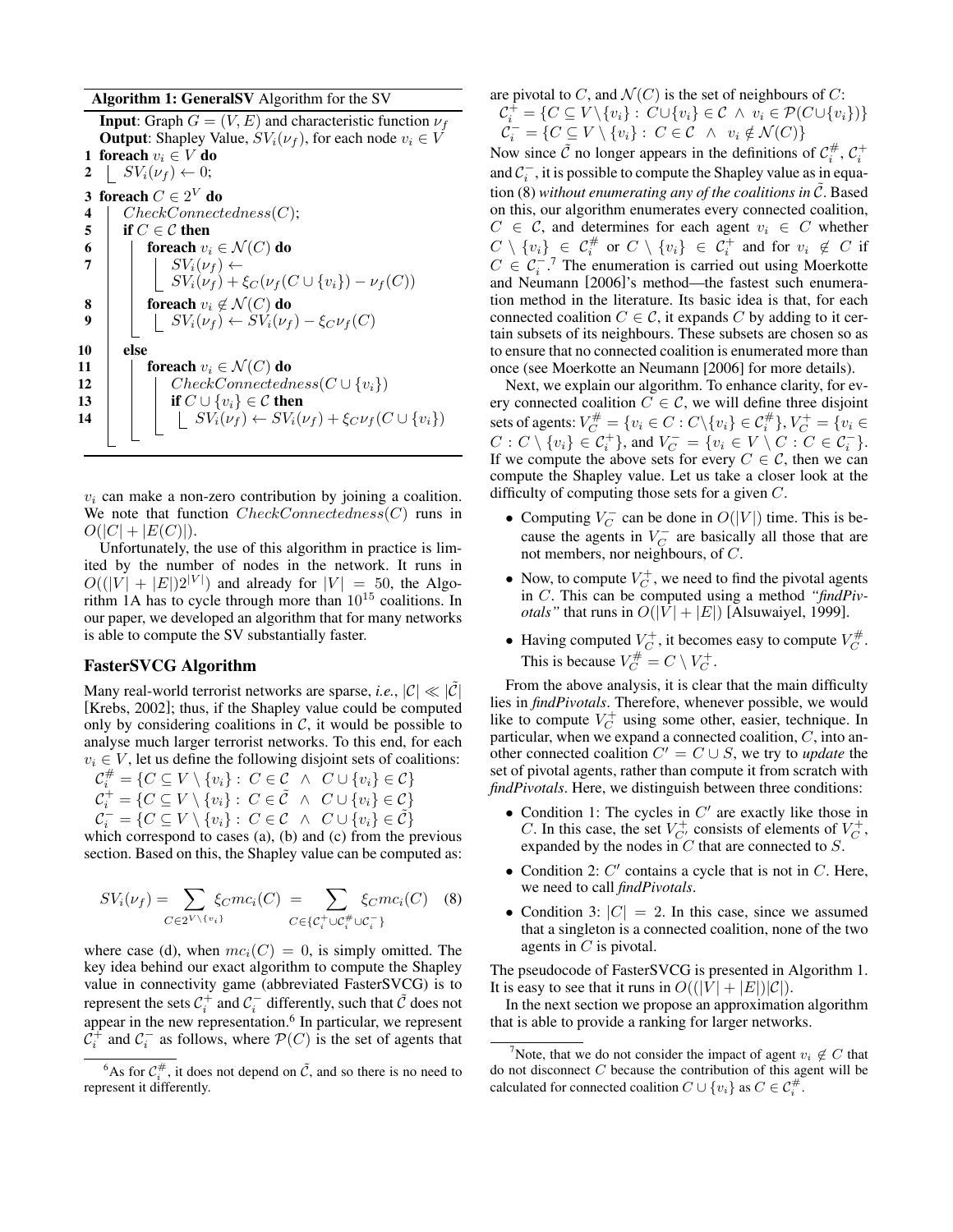Algorithm 2: FasterSVCG for  $SV_i(\nu_f)$ ,  $v_i \in V$ **Input:** Graph  $G=(V, E)$  and characteristic function  $\nu_f$ **Output:** Shapley value  $SV_i(\nu_f)$  of each node  $v_i \in V$ 1  $X \leftarrow V;$ // initialize X, which is only used for Moerkotte & Neumann's enumeration 2 foreach  $v_i \in V$  do  $SV_i(\nu_f) \leftarrow 0$ ; 3 for  $i \leftarrow |V|$  to 1 do 4 | computeSV( $\{v_i\}$ ,  $\mathcal{N}(v_i)$ ,  $X$ ,  $X \setminus (\mathcal{N}(v_i) \cup \{v_i\}), \emptyset$ );  $X \leftarrow X \setminus \{v_i\}$  $//$  ----------- Next, we define  $computeSV$  ----5  $\mathit{computeSV}(C, NC, X, V_C^-, V_C^+)$  begin 6  $X' \leftarrow X \cup NC$ ; // where NC consists of the neighbours of  $\overline{C}$ 7 foreach  $S \subseteq (NC \setminus X) \land S \neq \emptyset$  do 8 C <sup>0</sup> ← C; // a new coalition that will be constructed from the old coalition C  $NC' \leftarrow NC \setminus S;$  // the neighbours of  $C'$ 9 | |  $isCycle \leftarrow false; //$  to indicate whether a new cycle has appeared while constructing  $C^{\prime}$ 10 foreach  $v \in S$  do 11 | | |  $\text{TEMP} \leftarrow \emptyset$ ; // a temporary set used to compute neighbours of:  $C'\cup \{v\}$  $TEMP2 \leftarrow \emptyset$ ; // a temporary set used to compute the pivotal agents in:  $C' \cup \{v\}$ foreach  $u \in \mathcal{N}(S)$  do 12 | | | if  $u \notin (C \cup NC)$  then 13 | | | |  $\text{TEMP} \leftarrow \text{TEMP} \cup \{u\};$ 14  $\Box$  else if  $(isCycle = false) \wedge (u \in C')$ then // condition 1 15 | | | |  $\text{TEMP2} \leftarrow \text{TEMP2} \cup \{u\};$ 16 **if**  $|TEMP2| > 1$  then // condition 2 17 | | isCycle  $\leftarrow true;$ 18 C <sup>0</sup> ← C <sup>0</sup> ∪ {v}; NC<sup>0</sup> ← NC<sup>0</sup> ∪ TEMP; 19  $\Big|\Big| V_{C'}^- \leftarrow V_{C'\setminus \{v\}}^- \setminus \mathit{TEMP};$ 20 if isCycle = false then // condition 1 21  $\begin{array}{|c|c|c|c|c|}\n\hline\n & & V_{C'}^+ \leftarrow V_{C'\setminus\{v\}}^+ \cup \mathit{TEMP2};\n\hline\n\end{array}$ 22 **if**  $|C'| = 2$  then // condition 3 23  $\Big| \Big| V^+_{C'} \leftarrow \emptyset;$ 24 **else if**  $isCycle = true$  then // condition 2 25  $\bigcup V^+_{C'} \leftarrow FindPivotals(C');$ 26  $\parallel$  foreach  $v_i \in C'$  do // update Shapley value 27  $\begin{array}{|c|c|} \hline \ \ \text{if } v_i \in V_{C'}^+ \text{ then} \end{array}$ 28  $\boxed{\phantom{i}}$   $\boxed{\phantom{i}}$   $SV_i(\nu_f) \leftarrow SV_i(\nu_f) + \xi_{C' \setminus \{v_i\}}f(C')$ 29  $\parallel$  else // deal with the set  $V_{C}^{\#}$ 30  $S = \begin{bmatrix} \cos(\nu_f) & \cos(\nu_f) \\ \cos(\nu_f) & \cos(\nu_f) \end{bmatrix}$  $\overline{SV_i(\nu_f)} + \xi_{C \setminus \{v_i\}}(f(C') - f(C' \setminus \{v_i\}))$ 31 **foreach**  $v_i \in V_{C'}^-$  **do** // update Shapley value 32  $\vert$   $\vert$   $SV_i(\nu_f) \leftarrow SV_i(\nu_f) - \xi_{C'}f(C')$ 33  $\left\{ \textit{computeSV}(C', NC', X', V_{C'}^-, V_{C'}^+) ; \right.$ 

Algorithm 3: ApproximateSVCG for  $SV_i(\nu_f)$ ,  $v_i \in V$ 

**Input:** Graph  $G=(V, E)$  and characteristic function  $\nu_f$ **Output:** Shapley value  $SV_i(\nu_f)$  of each node  $v_i \in V$ 1 foreach  $v_i \in V$  do  $SV_i(\nu_f) \leftarrow 0;$ 2 for  $it = 1$  to maxIter do  $k \leftarrow$  *random number from*  $\{0, \ldots, |V|\};$  $C \leftarrow$  *random coalition of size k*;<br>5 **if** *!CheckConnectedness(C)* then if *!CheckConnectedness(C)* then *continue*;  $P \leftarrow FindPivotals(C);$  foreach  $v_i \in C \setminus P$  do // case (a)  $\vert S_{V_i}(\nu_f) \leftarrow SV_i(\nu_f) + \frac{|V|+1}{|C|} \cdot (f(C) - f(C \setminus \{v_i\}))$  foreach  $v_i \in P$  do // case (b)  $\Big|$   $SV_i(\nu_f) \leftarrow SV_i(\nu_f) + \frac{|V|+1}{|C|} \cdot f(C)$ **foreach**  $v_i \in (V \setminus C) \setminus \mathcal{N}(C)$  do // case (c)  $\parallel SN_i(\nu_f) \leftarrow SV_i(\nu_f) - \frac{|V|+1}{|V| - |C|}$  $\frac{|V|+1}{|V| - |C|} \cdot f(C)$ 13 foreach  $v_i \in V$  do  $SV_i(\nu_f) \leftarrow SV_i(\nu_f)/maxIter;$ 

## ApproximateSVCG Algorithm

ApproximateSVCG is our dedicated application of Monte Carlo sampling to connectivity games. Unlike the existing algorithm to approximate the Shapley value for characteristic function games [Castro *et al.*, 2009], in our algorithm we do not sample permutations, but coalitions. Since any marginal contribution of an agent,  $v_i$ , links two coalitions—one with this agent, i.e.,  $C \cup \{v_i\}$ , and one without him, i.e.,  $C$  sampling of coalition  $C$  can be viewed as *sampling of*  $v_i$ 's *marginal contribution*. Generally speaking, in our algorithm, we will randomly select a number of marginal contributions of  $v_i$  and approximate the  $SV_i$  using the resulting average. Due to the fact that, in formula (4) for the Shapley value, marginal contributions are calculated with different weights, to obtain an unbiased estimator we have to sample marginal contributions with appropriate probabilities. To this end, we propose the following general process. In Step 1, we uniformly select  $k \in \{0, \ldots, |V|\}$ . In **Step 2**, we choose a random coalition C of size  $k$ ,<sup>8</sup> and in **Step 3**, for every agent, compute the marginal contribution of this agent obtained by leaving/entering C. To better understand our motivation, let us transform the formula for the Shapley value as follows:

$$
SV_i(\nu_f) = \frac{1}{|V|} \sum_{0 \le k < |V|} \cdot \frac{1}{\binom{|V| - 1}{k}} \sum_{C \subseteq V \setminus \{i\}, |C| = k} mc_i(C)
$$

From this formula it is clear that, to obtain an unbiased estimator, the sampling method should satisfy two conditions:

(i) the probability that a randomly chosen marginal contribution is obtained from entering a coalition of size  $k$  is equal for every  $k: \frac{1}{n+1} \cdot \frac{n-k}{n} + \frac{1}{n+1} \cdot \frac{k+1}{n} = \frac{1}{n} (n = |V|);^9$ 

 $8$ To this end, we take the first k elements of a random permutation (generated uniformly with Knuth shuffle). This method is unbiased, as every coalition appears in the same  $k!(n - k)!$  number of permutations.

<sup>&</sup>lt;sup>9</sup>Note that a given marginal contribution appears twice in our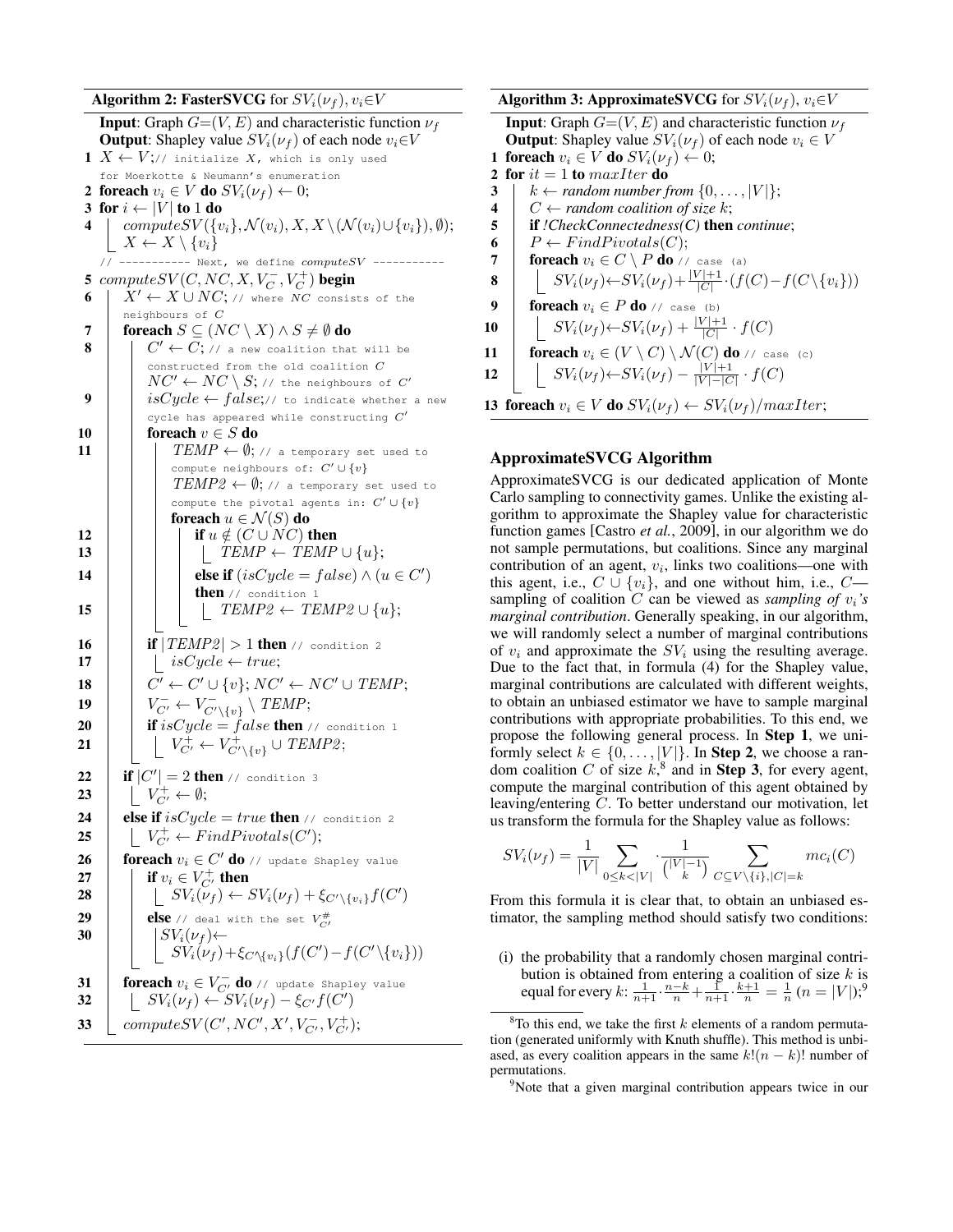

Figure 3: Time performance of both algorithms.

(ii) marginal contributions to all coalitions of size  $k$  are chosen with the same probability.

This technique allows us to compute the marginal contributions of all agents for a randomly selected coalition, which in the connectivity games (and, potentially, in many more classes of games) can be performed much faster than estimating the Shapley value for each player separately [Mann and Shapley, 1962] or by sampling of a random permutation [Castro *et al.*, 2009], where we have to calculate the marginal contributions for a sequence of coalitions growing in size.

To this end, in the ApproximateSVCG algorithm we merge our Monte Carlo technique with the analysis of marginal contribution presented before and used in FasterSVCG. The pseudo code is presented in Algorithm 2. Line 3 corresponds to Step 1, where we sample the size of a coalition. Now, we modify Step 2 in order to select only *connected coalitions* (lines 4 and 5).<sup>10</sup> We also modify **Step 3**, when we consider cases (a), (b), and (c) from Figure 2 (lines 7-12). The modification of Step 3 has to be done due to the following reason: since we no longer consider disconnected coalitions, any nonzero marginal contribution made to a disconnected coalition have to be transferred to a corresponding connected coalition (lines 8, 10, and 12). Furthermore, this should be done in a way that preserves appropriate probabilities (thus, in lines 8, 10, and 12 we multiply marginal contributions by adequate weights). Finally, we divide the sum of the contributions by the number of iterations (lines 13). For every sample, algorithm runs in time  $O(|V| + |E|)$ .

## 4 Performance Evaluation

We generate random graphs focusing on two topologies commonly found in social networks, and in terrorist organisations in particular [Krebs, 2002; Sageman, 2004]: (i) *scale-free graphs* (SFGs), where the network is generated according to a power law; and (ii) *random trees* (TG), which model hierarchical organisations. To construct SFGs, we use the preferential attachment generation model [Albert and Barabási, 2002],



Figure 4: Error performance of ApproximateSVCG.

with parameters  $k = 1, 2, 3$  (*cfr.* [Voice *et al.*, 2012]).<sup>11</sup> To construct TGs, every new node is attached to a randomly picked incumbent. Finally, we include in our analysis (iii) *complete graphs*, where all coalitions are connected. Although complete graphs are unlikely to arise in a terrorist network context, they constitute a suitable benchmark for our simulations. For all the games on random graphs we assume that  $f$  is defined as in  $(2)$ .

FasterSVCG: In Figure 3(a), we compare the performance of FasterSVCG to the general-purpose Shapley value algorithm (abbreviated GeneralSV).<sup>12</sup> Clearly, this latter algorithm runtime is the same for any type of graph. Unlike GeneralSV, FasterSVCG takes advantage of the sparsity of the network and, consequently, significantly outperforms the benchmark. For instance, for  $SFG(k = 2)$  and  $|V| = 30$ , FasterSVCG needs only 0.39% of GeneralSV runtime! Naturally, the best performance is obtained for TGs, where the game over a network of 30 nodes can be computed in about 3 seconds.

ApproximateSVCG: In Figure 3(b), we evaluate the time performance of ApproximateSVCG. Importantly, for our purpose of identifying key terrorists, we are mostly interested in the approximation of the correct (Shapley value) ranking of top nodes, and less in the approximation of their actual Shapley values. To this end, we evaluate the time required by ApproximateSVCG to obtain the ranking of the top  $\lceil \sqrt{n} \rceil$  nodes, with at most one error (i.e., one inversion compared to the exact ranking). We present an average time calculated over 500 iterations, each for a randomly selected  $SFG(k = 4)$ , with 75% confidence level. ApproximateSVCG returns top nodes much faster than FasterSVCG—for the graph of 24 nodes the former algorithm runs in  $0.25$  sec. and the exact one in 72 sec.

As far as other than  $\lceil \sqrt{n} \rceil$  thresholds are concerned, the lower the threshold, the faster our Monte Carlo method becomes (and vice versa). Also ApproximateSVCG becomes faster, the higher the allowable error is (measured with the

process—the first term represents the probability that we select a coalition of size k without player  $v_i$ , while the second one—that we select the corresponding coalition of size  $k + 1$ , with player  $v_i$ .

<sup>10</sup>It should be noted, that generating a random *connected coalition* uniformly will create a biased algorithm.

<sup>&</sup>lt;sup>11</sup>In this model, while gradually constructing a graph, every new node  $v_i$  is linked to k incumbents such that the probability that  $v_i$  is linked to incumbent  $v_j$  is  $\frac{degree(v_i)}{\sum_i degree(v_i)}$  $_j degree(v_j)$ .

<sup>&</sup>lt;sup>12</sup> All experiments are carried out on a 64 bit, Intell Zeon E5-2643 with 2 CPU (8 cores each) 3.3 Ghz, 128GB RAM. For  $|V| \le 25$ , we repeated each experimental run 50, for  $26 \leq |V| \leq 30-30$ times. In the experiments involving random graphs no parallel computations were performed. Krebs' 9/11 network was analyzed with a parallelised code on 16 cores (each individual core was assigned with computing a tree for one node).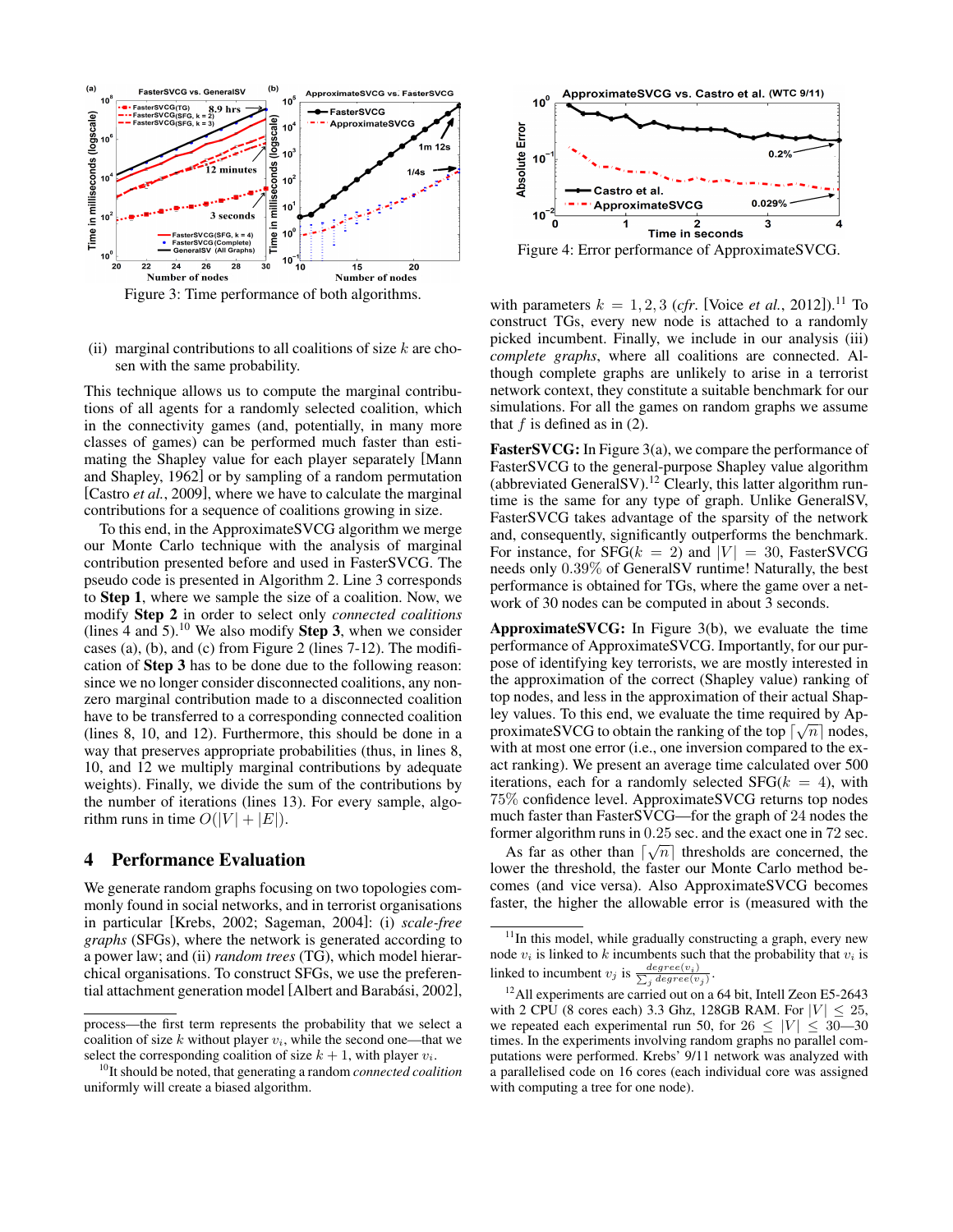| Rank | Lindelauf et al.     | Our analysis          |
|------|----------------------|-----------------------|
|      | $ V  = 19,  E  = 32$ | $ V  = 36,  E  = 125$ |
| Ι.   | A. Aziz Al-Omari     | Z. Moussaoui          |
| 2.   | H. Alghamdi          | A. Aziz Al-Omari      |
| 3.   | W. Alsheri           | M. Atta               |
| 4.   | H. Hanjour           | W. Alshehri           |
|      | M. Al-Shehhi         | N. Alhazmi            |

Table 1: FasterSVCG allows us to consider the bigger network of WTC 9/11 attack than Lindelauf *et al.* which may deliver new insights into the leadership structure of this network

number of allowable inversions). Finally, we note that ApproximateSVCG is faster than our exact algorithm in generating an error-free rankings (on average, approximately 6, 26, and 174 times faster for 15, 20, and 25 agents, respectively).

Figure 4 presents the error convergence of the ApproximateSVCG and compares the results to the random permutation sampling studied by Castro *et al.* [2009]. Here, we focus on the maximum absolute error of the Shapley value, computed as a percentage of the value of the grand coalition. The results are calculated for Krebs' 9/11 WTC terrorist network with 36 nodes (as an average from over 30 iterations). ApproximateSVCG outperforms Castro's method—after 4 second, the error of ApproximateSVCG equals 0.029%, while for Castro *et al.* exceeds 0.2%. The fact that the absolute error ultimately converges to zero indicated that our sampling method is not biased.

New insight on Krebs' 9/11 WTC network: In the already classic work, Krebs[2002] constructed the 9/11 network from publicly available sources and computed standard centrality metrics to determine the key players in this network. Lindelauf *et al.* instead used their new centrality metric and, similarly to the case of the Jemaah Islamiyah's network, argued that the Shapley value-based approach delivers qualitatively better insights (as it captures the network structure in a more sophisticated manner). However, Lindelauf *et al.*'s analysis focuses only on the network of 19 hijackers with 32 relationships, whereas Krebs reported also a bigger network of 36 nodes and 125 edges (mentioned above) that included accomplices. With FasterSVCG, we were able to analyse this bigger network as well. The computations took 38 minutes during which FasterSVCG traversed 401.963.129 connected coalitions (0.59% of all).

Interestingly, the five top terrorists (out of 36) identified by FasterSVCG differ from the top five terrorists reported by Lindelauf *et al.* when only the network of 19 terrorist was taken into account—see Table 1. One of the differences is with respect to M. Atta, who was widely believed to be one of the ring-leaders of the conspiracy [Krebs, 2002] and was positioned the third place in our computations, but was classified in Lindelauf *et al.*'s work on the 6th place.

## 5 Related Work

A rapidly growing body of work is directed to the analysis of terrorist organisations using the methods of social network analysis. A very good introduction to this line of research can be found in Ressler [2006]. Also worthy of note is the work of Farley [2003], Carley [2003], and Husslage *et al.* [2012], who conduct quantitative analysis of the terrorist networks.

Since the work of Grofman and Owen [1982], a number of game-theoretic centrality measures have been developed either to enrich the existing well-known centralities or as completely new ones (*e.g.*, [Van den Brink *et al.*, 2007; Gómez et al., 2003; Szczepański et al., 2012]). In the terrorist network context, Lindelauf *et al.* [2009a; 2009b] employed the game-theoretic approach to analyze covert networks.

In the first computational analysis of game-theoretic centrality, Aadithya *et al.* [2010] present polynomial time algorithms for computing Shapley value-based centrality measures built upon four coalitional games that modelled possible influence of coalitions on their neighbours. In subsequent work, Szczepanski *et al.* [2012] presented an algorithm for the Shapley value-based betweenness centrality.

We also mention works on the Shaple value approximation algorithms ([Fatima *et al.*, 2007; Bachrach *et al.*, 2008a]).

The hardness result presented in this paper is consistent with other studies of the complexity of the Shapley value in various settings. For instance, computing the Shapley value was shown to be #P-Complete for weighted majority games [Deng and Papadimitriou, 1994] and in minimum spanning tree games [Nagamochi *et al.*, 1997]. Aziz *et al.* 2009 obtained negative results for a related problem of computing the Shapley-Shubik power index for the spanning connectivity games that are based on undirected, unweighted multigraphs. Also, Bachrach *et al.* [Bachrach *et al.*, 2008b] showed that the computation of the Banzhaf index for connectivity games, in which agents own vertices and control adjacent edges and aim to become connected to the certain set of primary edges, is #P-Complete. A comprehensive review of these issues, including some positive results for certain settings, can be found in [Chalkiadakis *et al.*, 2011].

## 6 Conclusions

In this paper, we proposed an algorithm to compute the Shapley value for the connectivity games of Amer and Gimenez defined over arbitrary graphs. Although our method is general, it has been created with an aim to study centrality metrics proposed by Lindelauf *et al.* to identify key individuals in terrorist networks. We proved that the problem is #P-Hard. Nevertheless, using our exact algorithm we were able to analyse in moderate time the 36 node version of the network responsible for the 9/11 WTC terrorist attacks. We also presented the approximate algorithm that allows for an efficient study of bigger networks and for further validation of the Lindelauf et al's metrics.

## Acknowledgments

We would like to thank the anonymous IJCAI reviewers for valuable feedback. Tomasz Michalak and Michael Wooldridge were supported by the European Research Council under Advanced Grant 291528 ("RACE"). Talal Rahwan and Nicholas R. Jennings were supported by the ORCHID Project, funded by EPSRC (Engineering and Physical Research Council) under the grant EP/I011587/1.